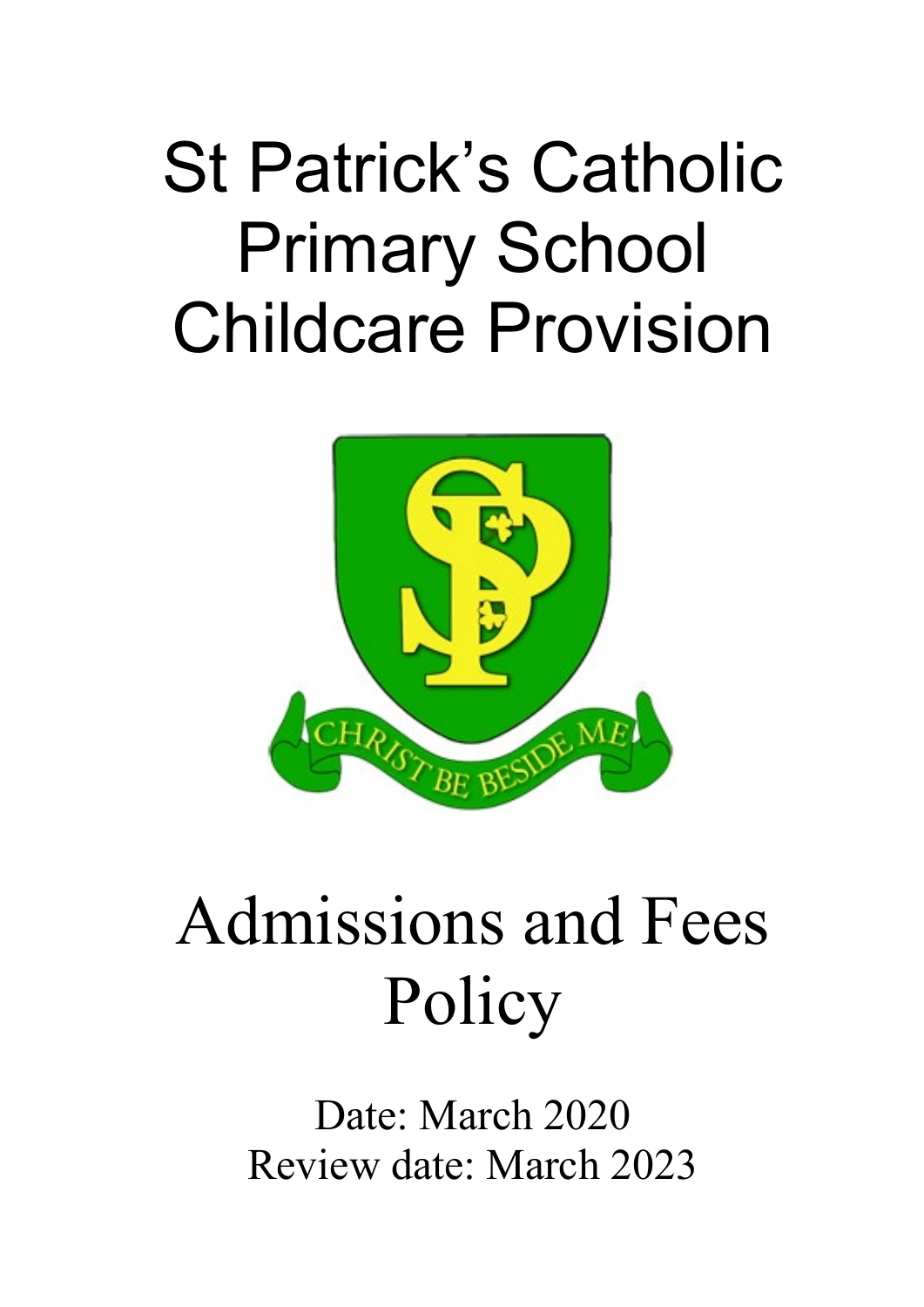### **Childcare Provision Club**

### **Admissions and Fees Policy**

St Patrick's Childcare Provision Club is registered with Ofsted; our registration number is 103088. We provide care for 50 children between the ages of 4 and 11, primarily serving the children of St Patrick's School.

Places are offered on a first-come first-served basis. When all places have been filled a waiting list will be established, with the following order of priority:

- 1. Siblings of children already attending the club
- 2. Those requiring the greatest number of sessions/hours per week
- 3. Children of St Patrick's School
- 4. Children living in the area attending other schools
- 5. Sibling of children who live in the area attending other schools

#### **Registration**

When an enquiry regarding places is made, parents or carers will be given all the relevant Club information, including:

- Information regarding availability of places
- Details of the **Admissions and Fees** policy
- Registration form, medical form, parent contract, booking form, photo permission form
- **Behaviour Management** policy
- **Complaints** policy
- **Club Handbook**

If a place is available, the parents and child will be invited to visit the club for an induction. The child will be able to attend the Club as soon as the completed forms are received.

If no places are available the parent will be inform and the child's name added to the waiting list. As soon as suitable places become available parents will be informed.

#### **Booking procedure**

Parents must complete the necessary paperwork, ie contract, registration, medical, booking and photo permission forms, before their children can attend the club.

• **Permanent place**:

Once booked, if a child does not attend for any reason, you will still be charged for this place. If you wish to cancel the place altogether, one month's notice in writing is required.

#### • **Temporary booking**:

We will accept temporary or occasional bookings as long as there are places available. If a temporary place has been booked and is no longer required, the club must be given 48 hours notice. If notice is not given, the place will still be charged for.

#### **Fee structure**

Fees are charged at £11.00 per session for Afterschool club and £26.00 for Holiday Club £20.00 siblings.

The Club recognises that childcare can be costly, so we encourage eligible parents or carers to claim the childcare element of the Working Tax Credit.

Fees are payable [weekly/monthly/termly] in advance

• Fees can be paid by electronic transfer, ParentPay or direct debit